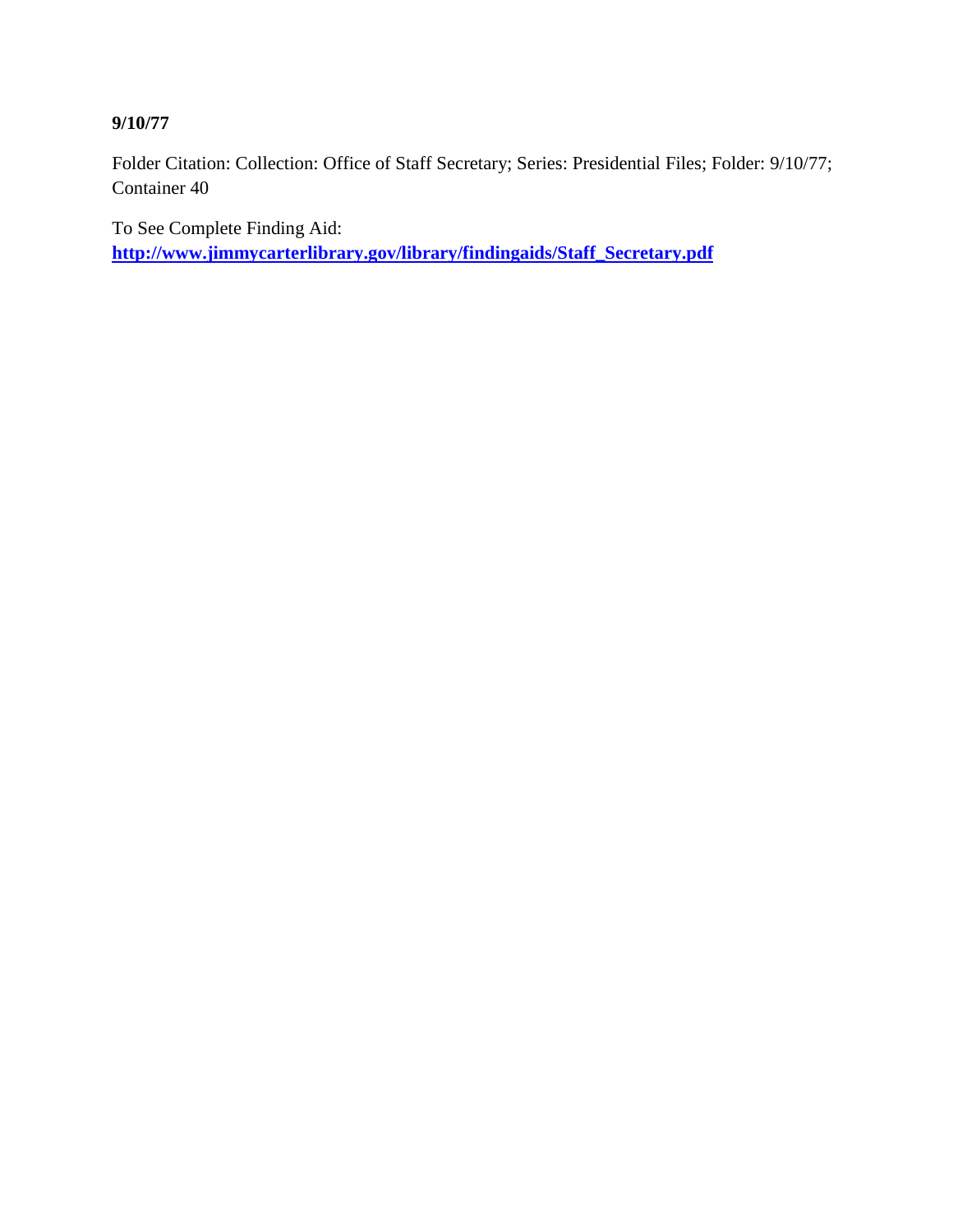### **THE** PRESIDENT'S SCHEDULE

Saturday - September 10, 1977

8:40

Depart South Grounds via Helicopter en route Andrews Air Force Base and Newark and Trenton, New Jersey.

 $-3:35$ 

•

'

Return to the South Grounds.

 $\frac{1}{4}$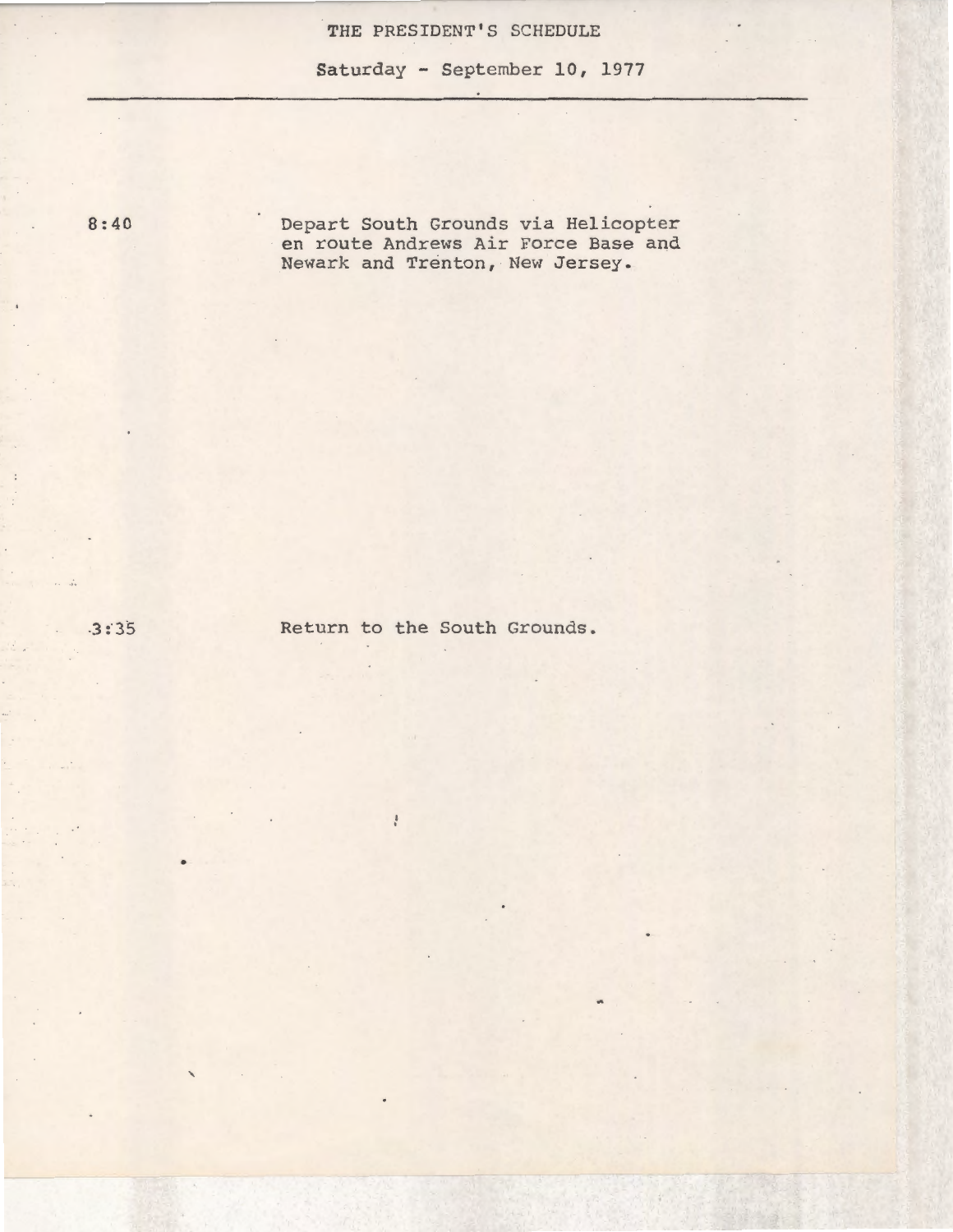THE WHITE HOUSE WASHINGTON

 $\sim$ 

rick--

 $\alpha$  is a set of  $\alpha$  .

please file in confidential file for a while.

thanks -- susan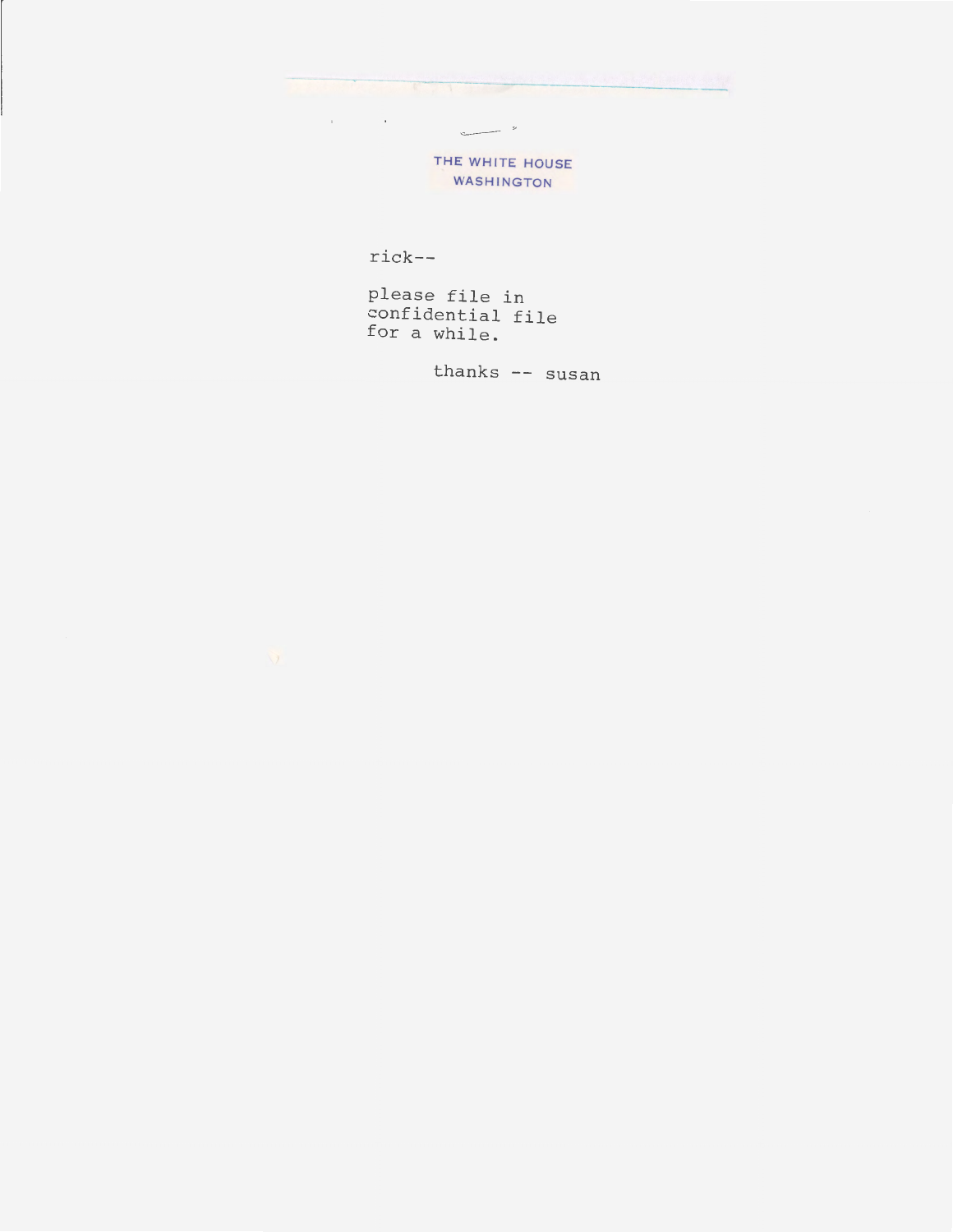#### DEPARTMENT OF STATE DIVISION OF LANGUAGE SERVICES

(TRANSLATIQN)

#### LS NO. 64068 JEK/WD Spanish

J i

#### REMARKS BY GENERAL TORRIJOS DURING THE CEREMONY OF THE SIGNING OF THE PANAMA CANAL TREATY AT THE PAN AMERICAN UNION ON SEPTEMBER 7, 1977

[Note: All quotations have been translated without reference to original English text. - LS)

MR. PRESIDENT OF THE UNITED STATES:

Í

I quote: You and I know well how many points there are in the Treaty to which any Panamanian patriot would object. Letter from John Hay, United States Secretary of State, to Senator Spooner, January 20, 1904. Unquote.

Hy presence here together with the most representatives leaders and stetesmen of the Hemisphere attests to the end of many struggles by several generations of Panamanian patriots.

Our people, who have struggled with heroic perseverance to complete their independence, harbor no feelings of animosity against this nation which through gigantic feats of technology, pierced the Isthmus of Panama and connected two oceans 8 hours apart.

However, what was for mankind a technological conquest became, through a distortion of history, a colonial conquest of our country. I say distortion of history because President Theodore Roosevelt himselt stated publicly in Panama, I quote: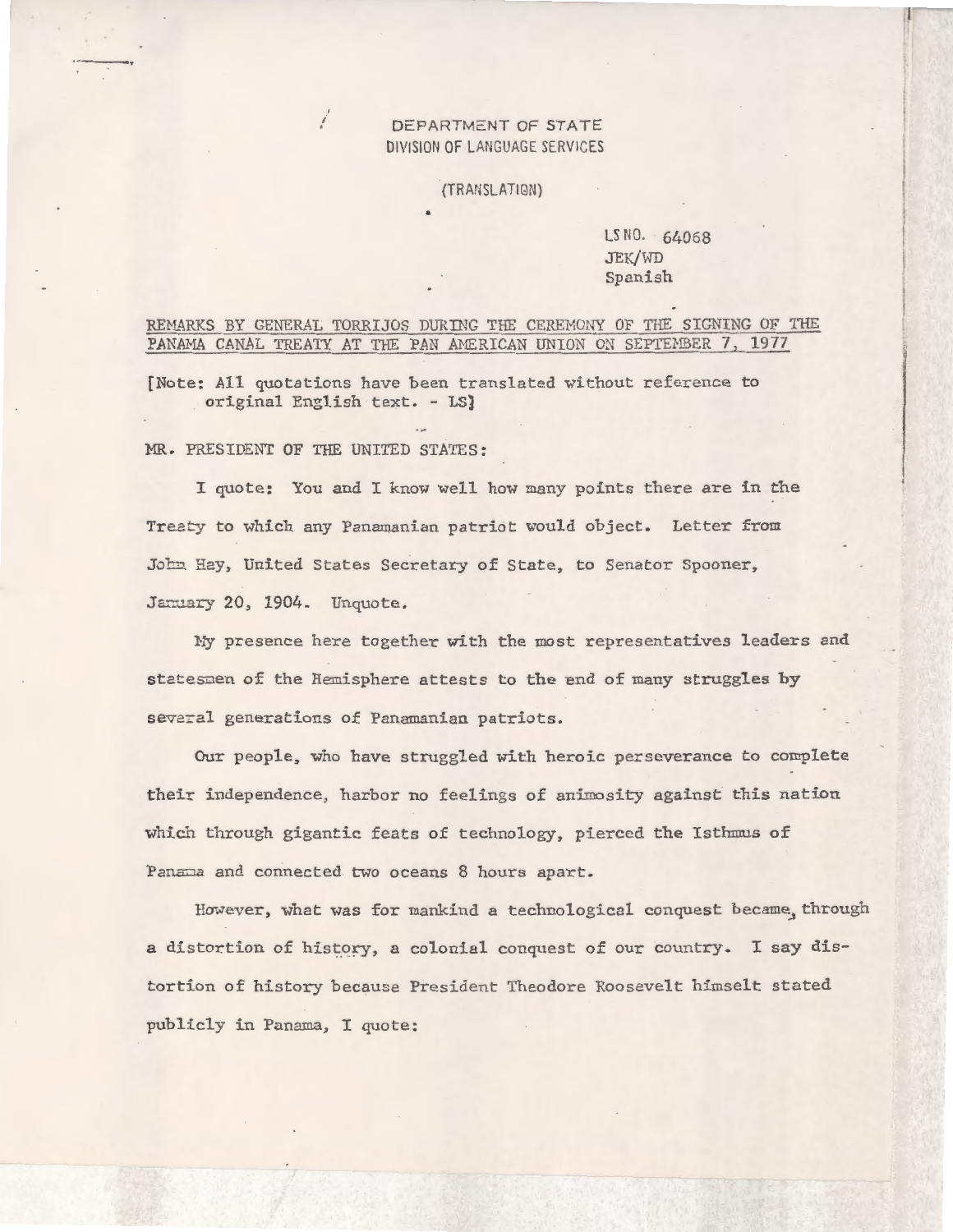President Amador Guerrero, we have not the slightest intention of establishing an independent colony in the Canal Zone. . October 18, 1904. Unquote.

Basically what sustained the hopes of the Panamanian people and strengthened their patience during all these years was the firm conviction that the people of the United States were not colonialists at heart, because you yourselves had been a colony and had fought heroically for your freedom.

We feel that you, Mr. President, in raising the banner of morality over our relations, are representing the true spirit of your people.

Latin America has stood by us both loyally and impartially.. Its leaders have come to attend this ceremony in testimony of the fact that the religion and the cause of the Panamanian people are the religion and the cause of the hemisphere.

The presence of these leaders must herald a new and different era among us who live and sleep together in the hemisphere, so that all traces of the injustices which prevent us from dealing as equals may disappear. If one would be strong, one must also be just. You have changed imperial strength into moral strength.

Mr. President: There are two types of truths, logical truth and pleasant truth. In the name of logical truth, I want you to know that this Treaty, which I shall sign and which repeals a treaty not signed by any Panamanian, does pot enjoy the approval of all our people, because the 23 years agreed upon as a transition period are 8,395 days, because during this time there will still be military bases which make my country a strategic reprisal target, and because we are agreeing to a treaty of

2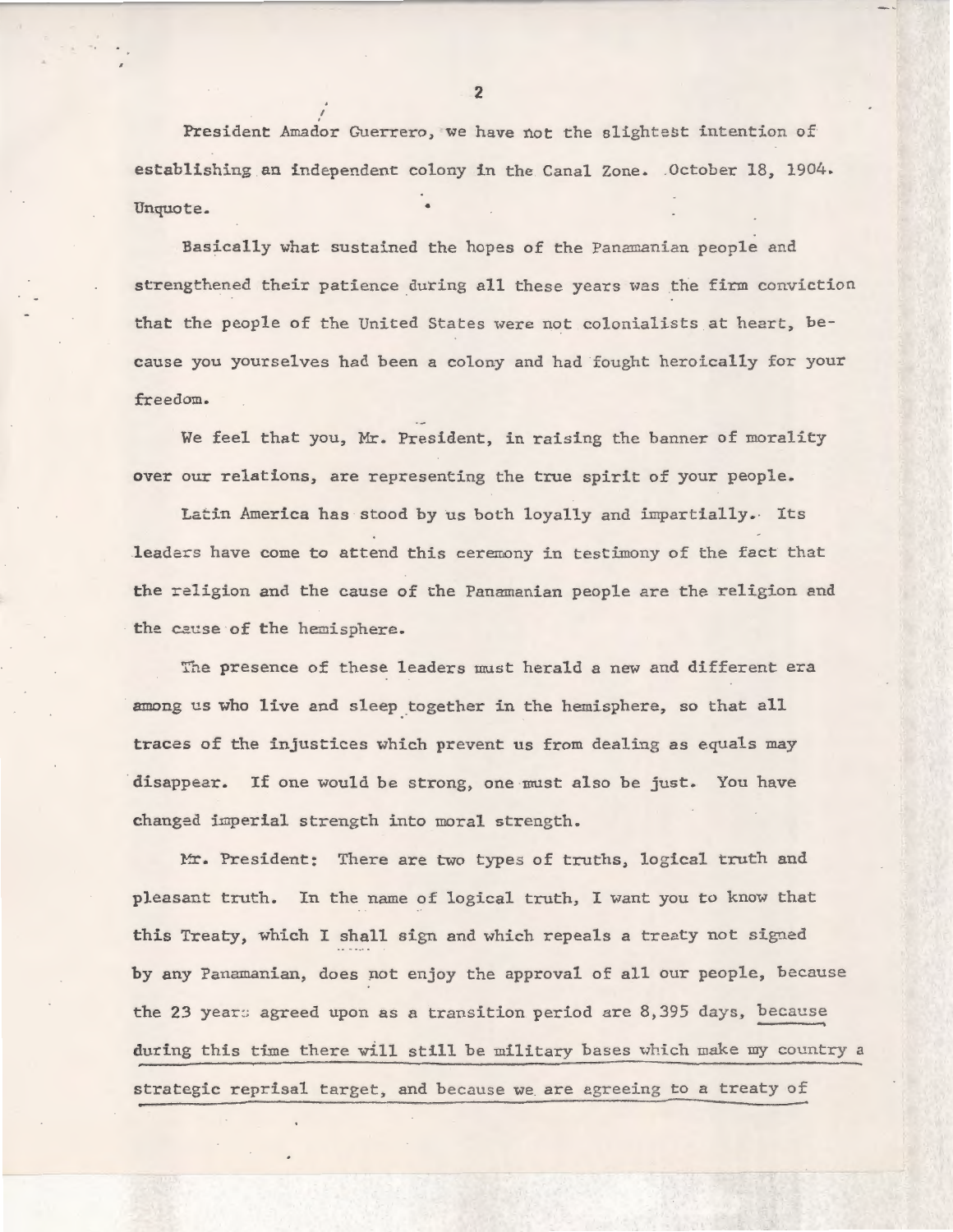neutrality which places us under the protective umbrella of the Pentegon. This pact could, if it is not administered judiciously by future generations, become an instrument of permanent intervention.

However, what has been agreed is the product of an understanding between two leaders who believe that their nations should live together peacefully and who have the courage and the leadership to stand before their people armed only with the truth and their deep conviction of what is just.

In Panama the instrument of ratification will be a plebiscite which, more than just a plebiscite, will be the purest example of civic participation ever recorded in the political history of the Republic. Ratification by this country will depend on the consensus of the Congress.

Esteemed friends of the Senate:

. . . . .

3efore leaving you, I should like to recall a thought of a man which is today more pertinent than ever. Abraham Lincoln said: "A statesman is one who thinks of future generations and a politician is one who thinks of the next elections." I return to my country convinced that the future of our relations rests in the hands of excellent statesmen.

Thank you very much.

*3*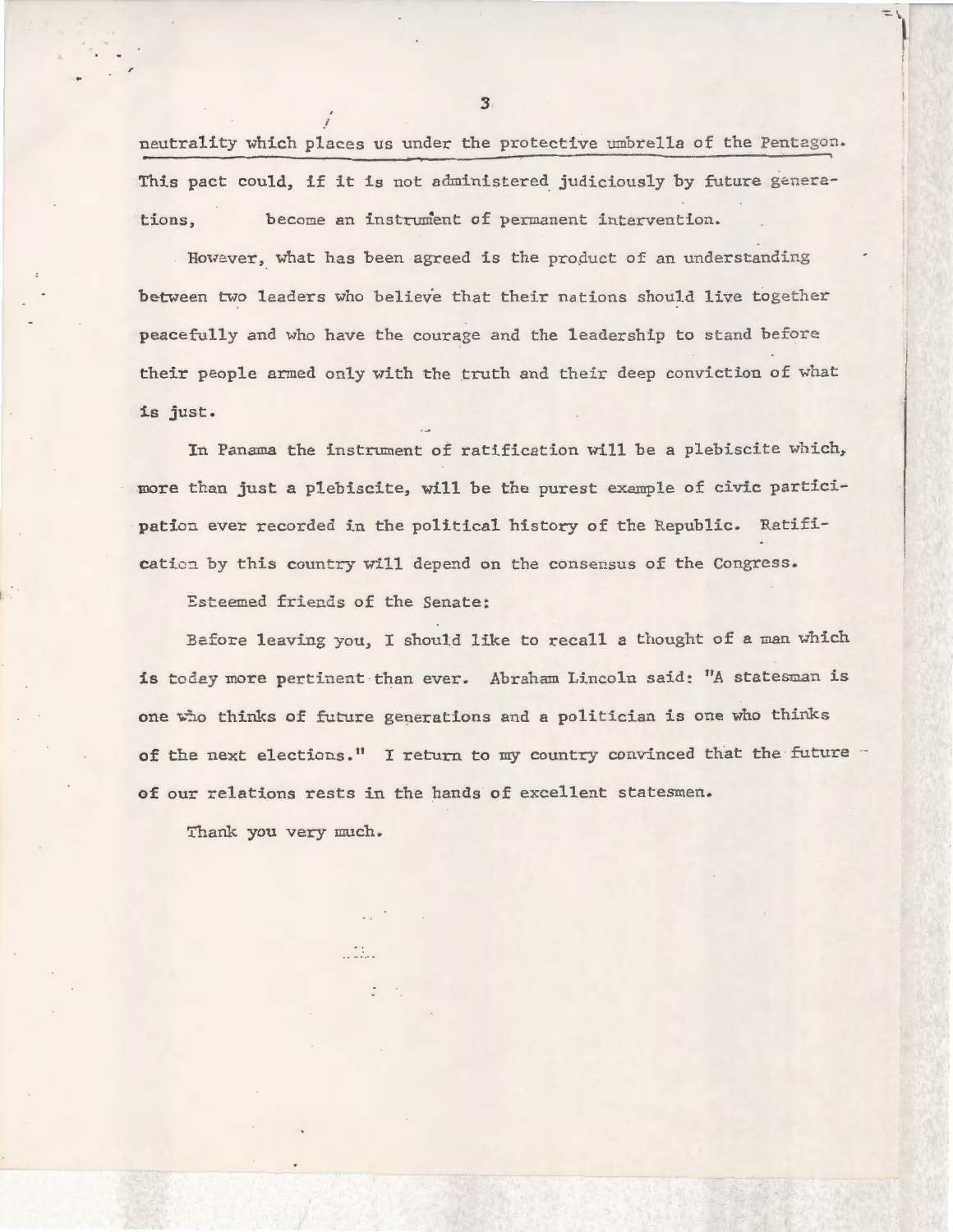PERSONAL

THE WHITE HOUSE **WASHINGTON** 

 $9 - 10 - 77$ 

To Sen Goldwater It is very myatant to me as thesident and Commander in Chief that you support the Panama Canal Treaty. I would like to make a few points fraully and pri-Vately to you : a) Your judgment and your patriotion have made you a strong feader to many Americans, and your decision as one Senator may well be the crucial factor in the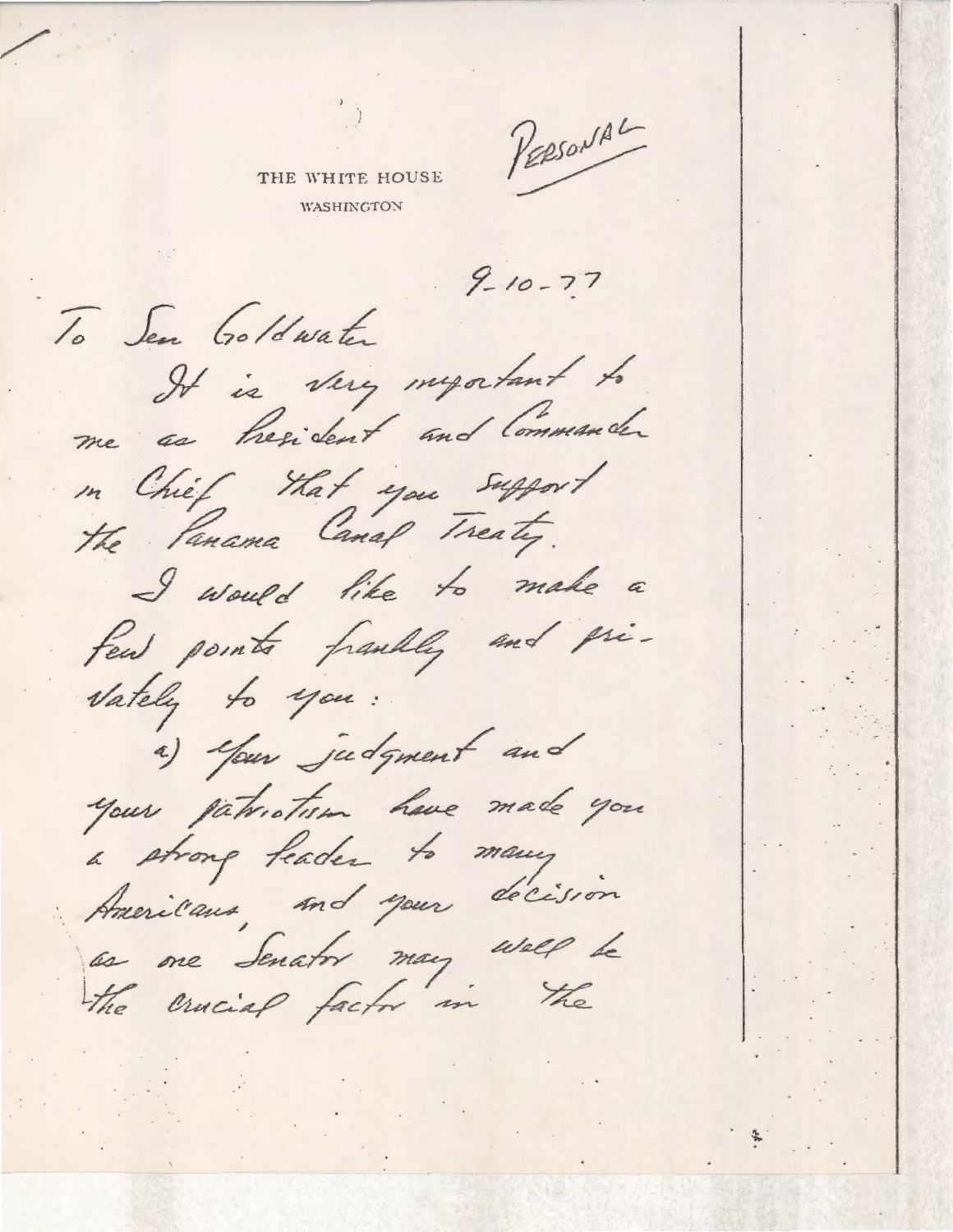#### THE WHITE HOUSE

**WASHINGTON** 

decision of other Senators. b) I have worked hard on this treaty registration under The presumption that your expression of support last year and more recently would continue as a major factor in my struggle for the treaty thus Torrijos. sun public statements are a Vast importancent over the prospective terms of several montes ago. C) I recognize Clearly the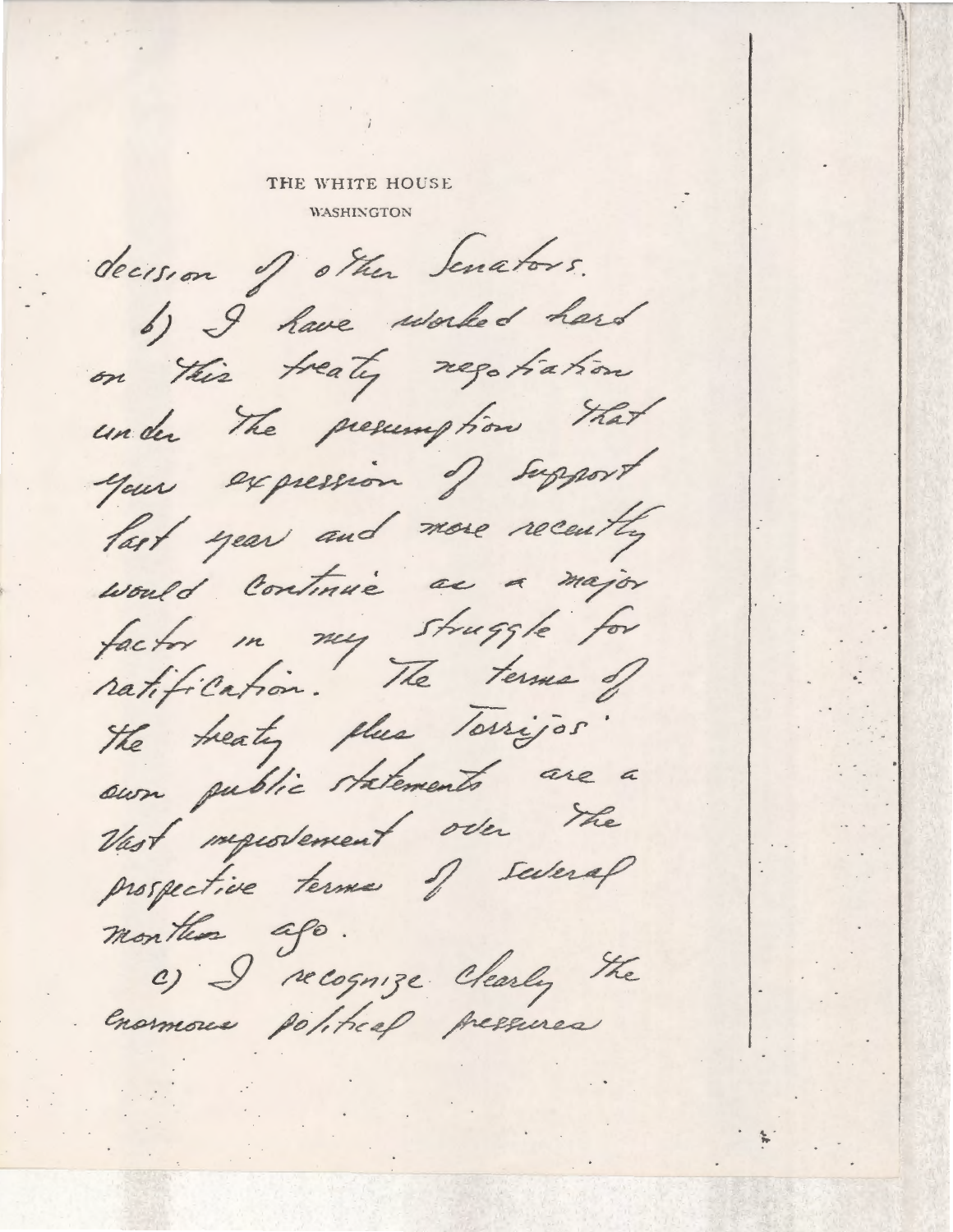### THE WHITE HOUSE **WASHINGTON**

Which have been building up, but there is no doubt that it is easier for you to Withstand Them than for most other men, and there is no cloubt that your Stature and influence could survive easily an unpopular decision. d) More simply put, I<br>need your help, and ask yout- of you have doubts to give me the Sene fit of them. Your friend encl: Torrips OAS speech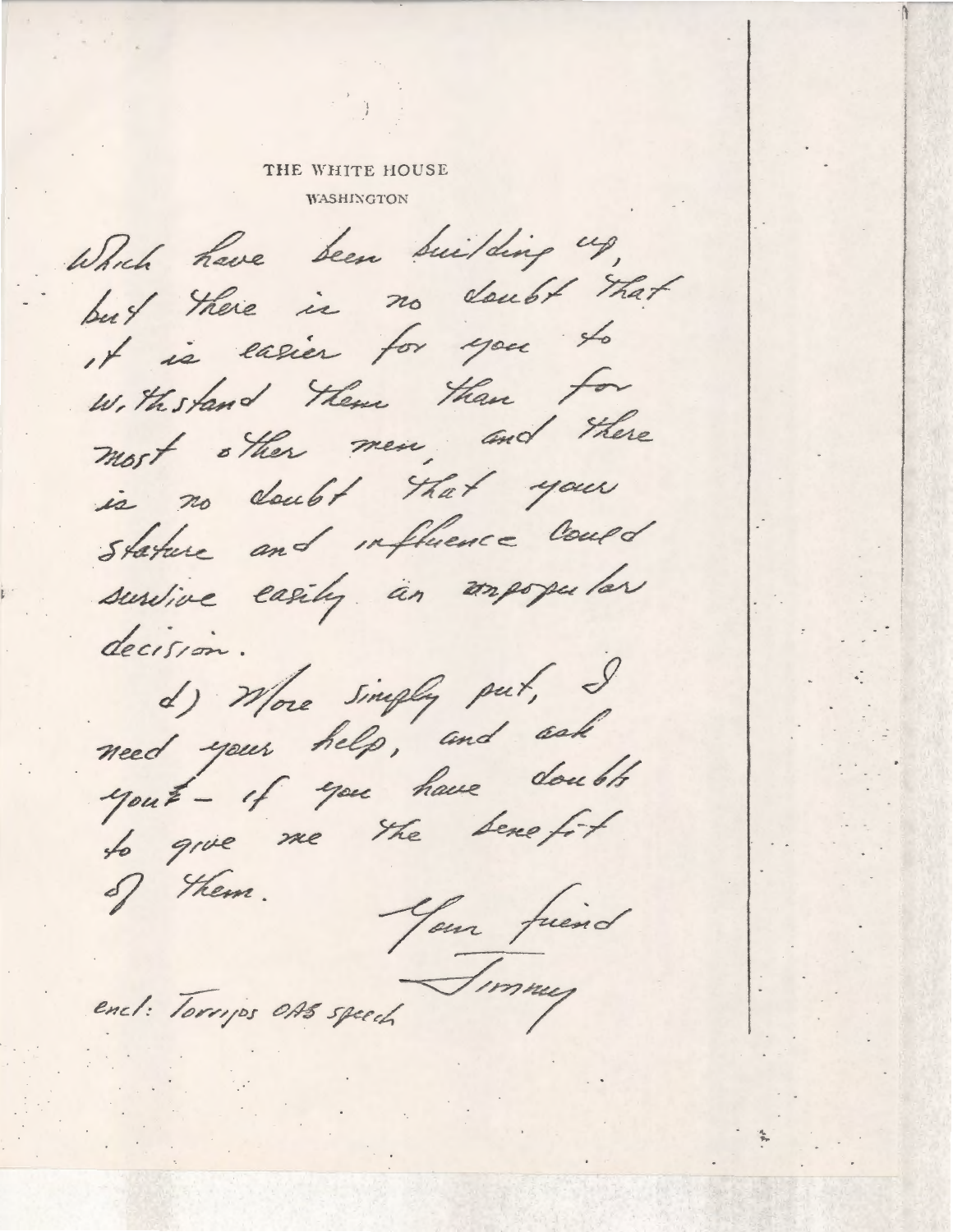# THE WHITE HOUSE

**WASHINGTON** 

P.s. Al though I muited you to lome by to see me, I am glad to wait until later allene it is more desirable for you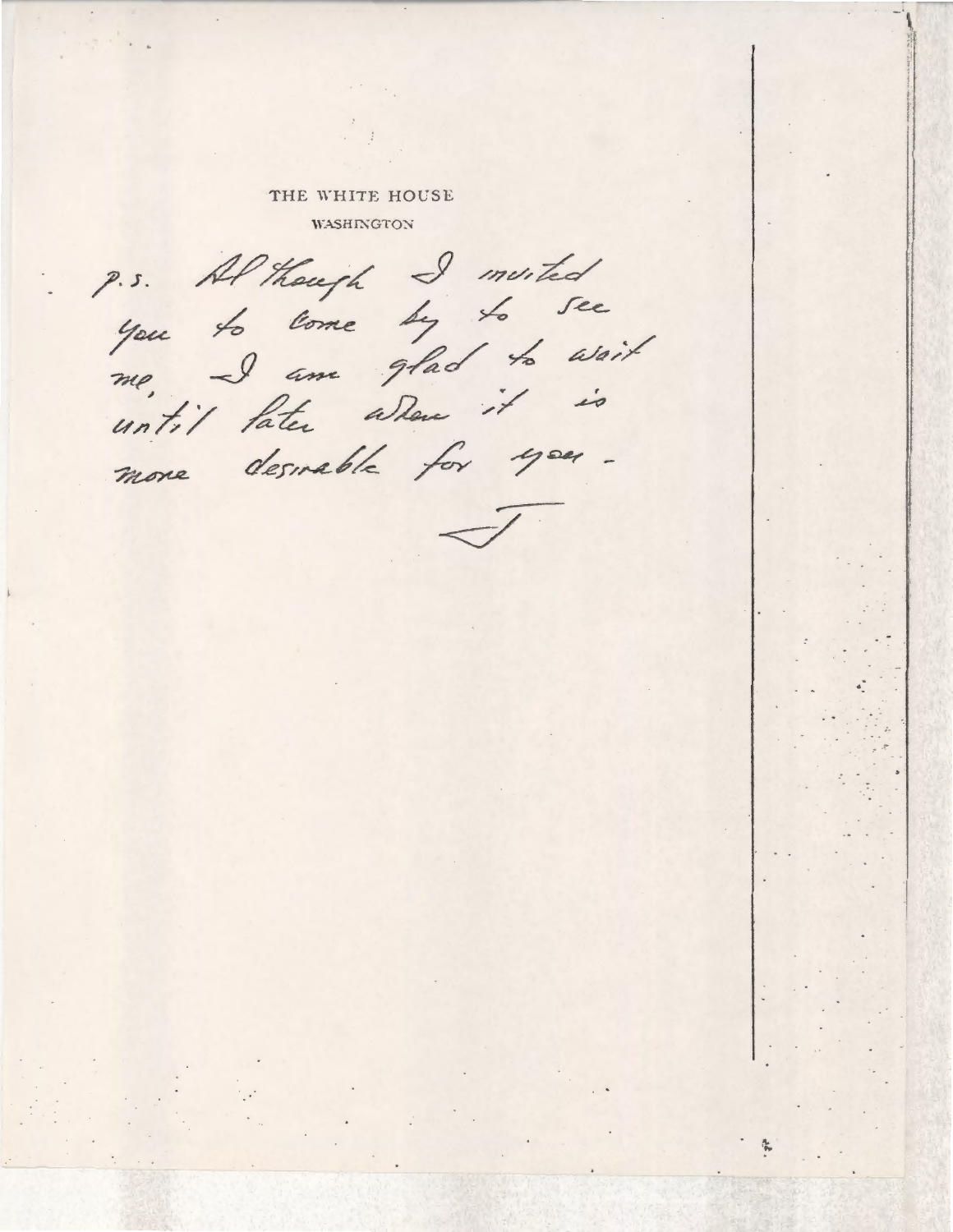### THE WHITE HOUSE WASHINGTON

# September 10, 1977

Stu Eizenstat

科技

 $\frac{1}{2}$  .

 $\mathbb{R}_{+}$ 

 $\bullet$ 

•14일

 $\cdot$   $\cdot$   $\cdot$  .

 $\overline{\phantom{a}}$ 

 $\geq$  1

 $\ddot{\phantom{0}}$ 

 $\sum_{i=1}^{n}$ 

The attached was returned in the President's outbox. It is forwarded to you for appropriate handling.

# Rick Hutcheson

cc: Hamilton Jordan Bunny Mitchell Frank Moore  $\sim$ 

RE: LETTER FROM BLACK CAUCUS ON BAKKE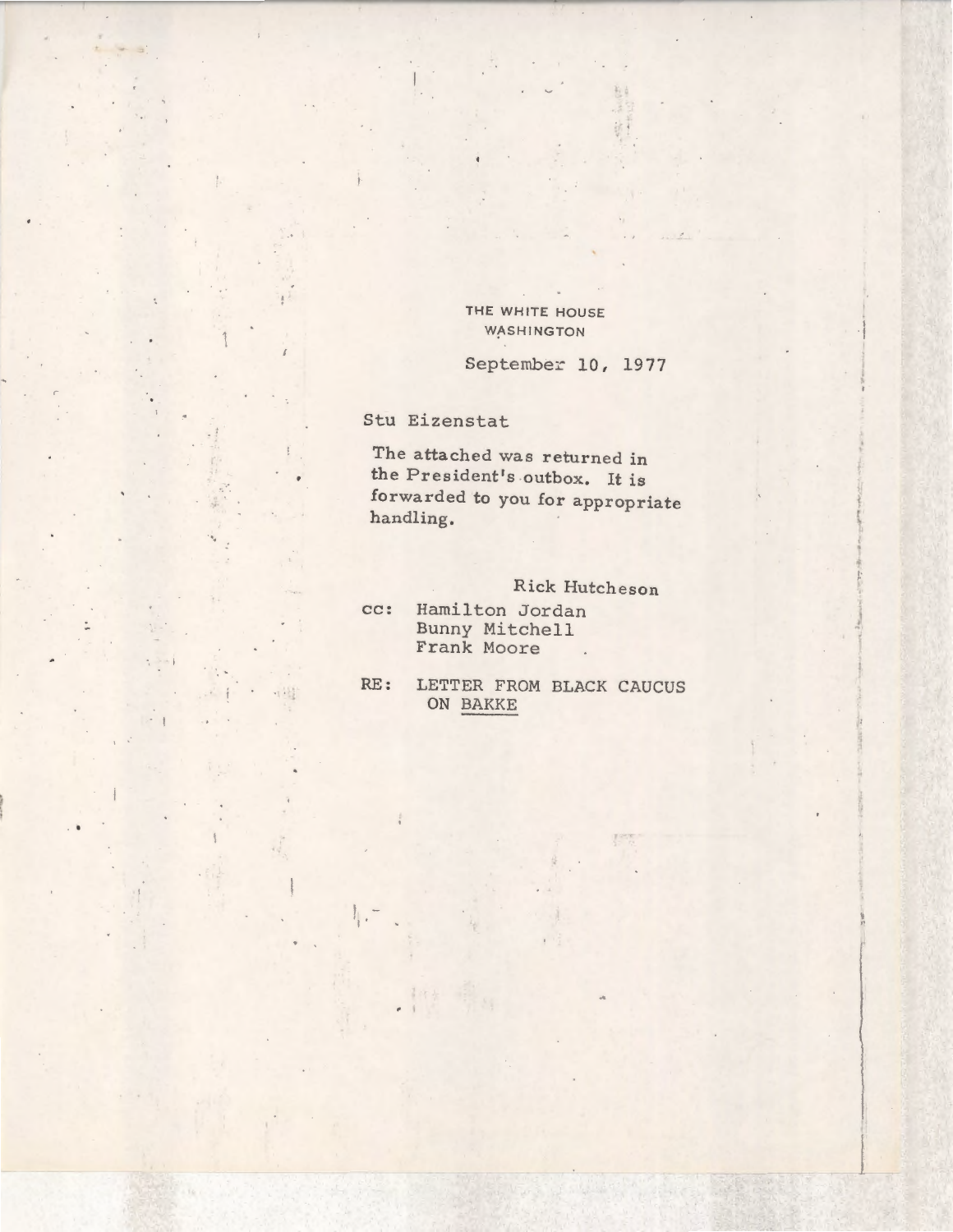# THE PRESIDEMY HAS SEEM. **Connressional Black Caucus 3U.6** ~ousr **.Annex**

**ltfnsqington. i.C!!. 2U515**  2U2-~25 **-lli9 1** 

**Parren J. Mitchell, Md., Chairperson Shirley Chisholm, N. Y, Vice·Chairperson Cardiss Collins,** Ill., **Treasurer Ronald V. Dellums, Calif., Secretary** 

**Yvonne B. Burke, Calif., William Clay, Mo. John Conyers, Mich. Charles Diggs, Mich. Walter E. Fauntroy, D.C. Harold Ford, Tenn. Augustus Hawkins, Calif. Barbara Jordan, Texas Ralph Metcalfe, Ill. Robert N.C. Nix, Pa. Charles Rangel, N.Y. Louis Stokes, Ohio** 

September 9, 1977

The President The White House Washington, D.C. 20500

Dear Mr. President:

Reports indicate that the government will file an amicus curiae brief in support of Allan Bakke in the case of The University of California v. Allan Bakke. We understand that that brief takes the position that the University of California acted in an unconstitutional and discriminatory manner in its establishment of a special admissions program to benefit "economically and socially disadvantaged" applicants to its medical school. We strongly oppose this position apparently taken by the government. This position is not only contrary to the relevant civil rights law, but will also have the effect of irretrievably undermining the affirmative action programs of public and private entities.

We urge the Administration to reconsider and reverse its reported decision to support Allan Bakke's position in this case. As indicated in the memorandum left with you at our meeting on Wednesday, we believe that future generations would come to regard a government brief supporting Bakke's position in the way the nation would now view a government brief in support of segregation in Brown v. The Board of Education. A government brief opposing affirmative action programs would be a statement to the black community indicating the government's reversal of its commitment to civil rights in this country.

In April, the Congressional Black Caucus wrote to the Attorney General asking for an amicus brief in support of the University of California's position in this case. Six months ago, when the Supreme Court decided to grant certiorari in the Bakke case, a delegation of concerned minority citizens asked the Justice Department to intervene on behalf of the University. It was their feeling that the real parties at interest -- minority Americans who stand to lose most from a policy of retrenchment -- had never been adequately represented in the litigation. Now, without the opportunity for those groups and for the Caucus to review and question the arguments in this reported brief, the Justice Department is apparently ready to immediately file a brief against our interests.

> **Electrostatic Copy Made** for Preservation **Purposes**

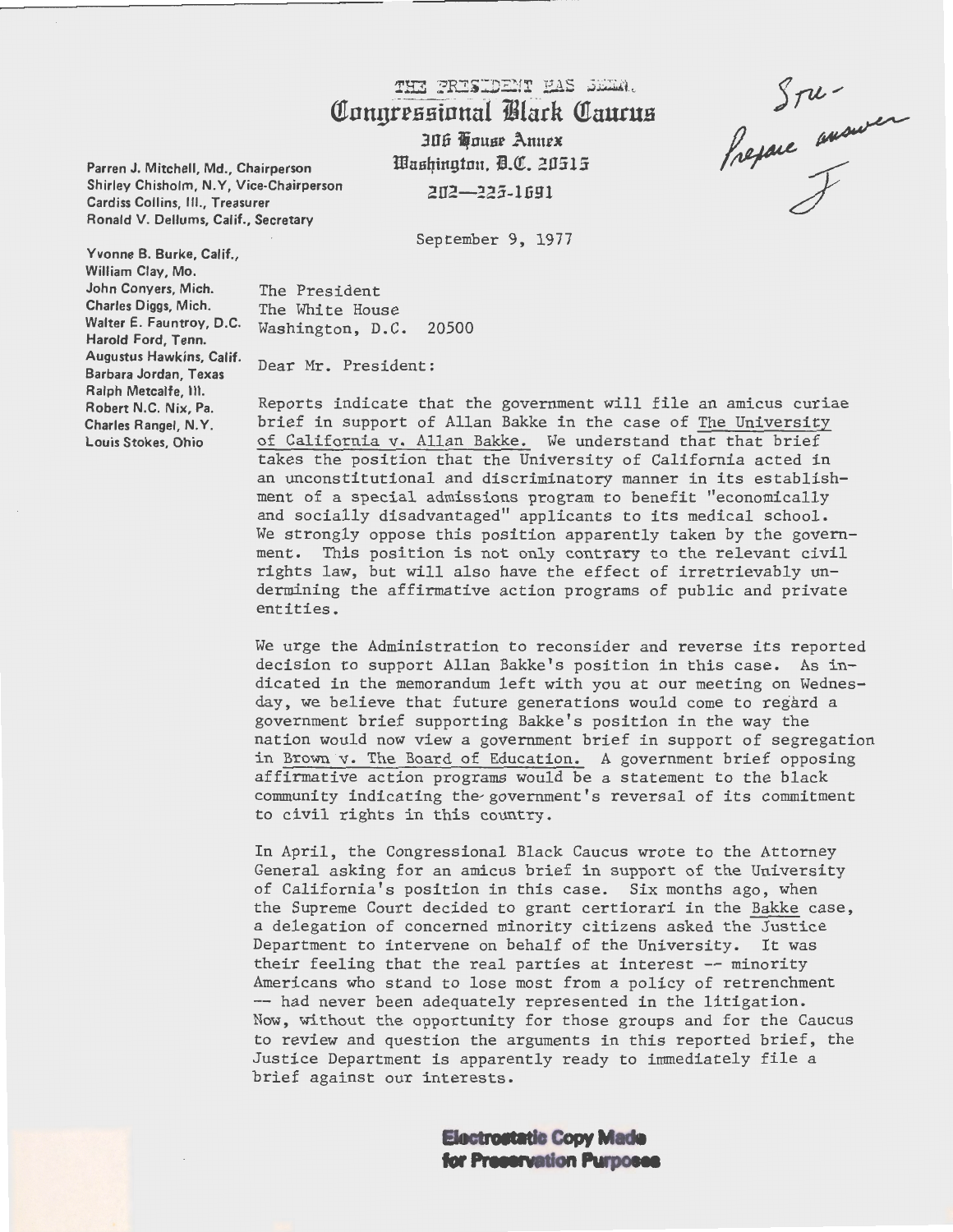We ask that such filing be delayed to allow for further discussions with appropriate officials on this vital matter. It is imperative that the government file with the Supreme Court a strong and persuasive brief in support of the University of California's position in the Bakke case, particularly since the Federal government brief could be the deciding factor in arguments before the Supreme Court.

#### Sincerely,

CONGRESSIONAL BLACK CAUCUS Yvonne B. Burke Shirley Chisholm William Clay Cardiss Collins

Ronald<sub>V</sub> John Conyers al. harles Diggs Walter Fauntroy

Harold Ford

Barbara Jordan

harles Rangel

J. Mitchell ren

Robert n.

Ralph Metcalfe

Augustus Hawkins

Dellums

Robert N.C. Nix

Louis Stokes